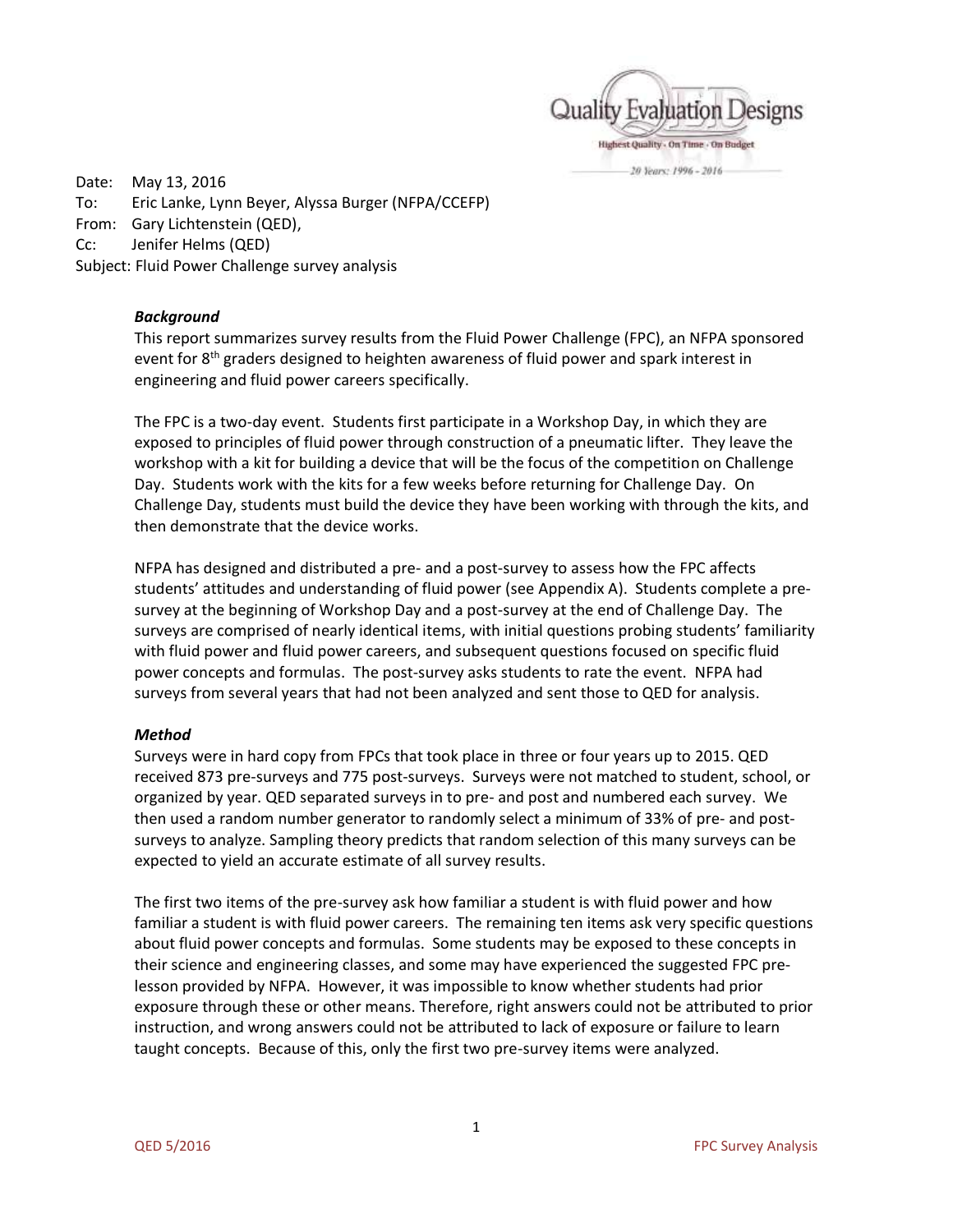The post-survey is comprised of 17 items. Items 1-3 probe the student's familiarity with fluid power and fluid power careers and his or her interest in a fluid power career. Items 3-6 ask students to rate how engaging the FPC was (from 1=*dull* to 5=*exciting*) and why. Items 7-16 ask the same specific questions about fluid power concepts and formulas as appear in the pre-survey. The final item is for open-ended *Comments*.

QED entered data from 287 pre-surveys and 341 post-surveys—all randomly selected. We can't know how many surveys were returned compared to those distributed. However, nearly 100% of respondents answered the two opinion questions on the pre-survey and the six opinion questions on the post-survey (responses to concept and formula items are analyzed below), suggesting good engagement from those who did complete a survey. We compared pre- and post-survey responses to *familiarity with fluid power and fluid power careers*, examined *FPC ratings*, and assessed post-survey items related to *fluid power concepts and formulas*.

## *Familiarity With and Interest in Fluid Power Careers*

Significant shifts occurred from the pre- to the post-survey in terms of students' familiarity with fluid power and fluid power careers. Whereas 55.4% of students reported *no* or *minimal* familiarity on the pre-survey, only 7.4% reported *no* or *minimal* familiarity on the post-survey. On the post-survey, 92.6% reported being *somewhat or very familiar* with fluid power, compared to 44.5% on the pre-survey (see charts below).



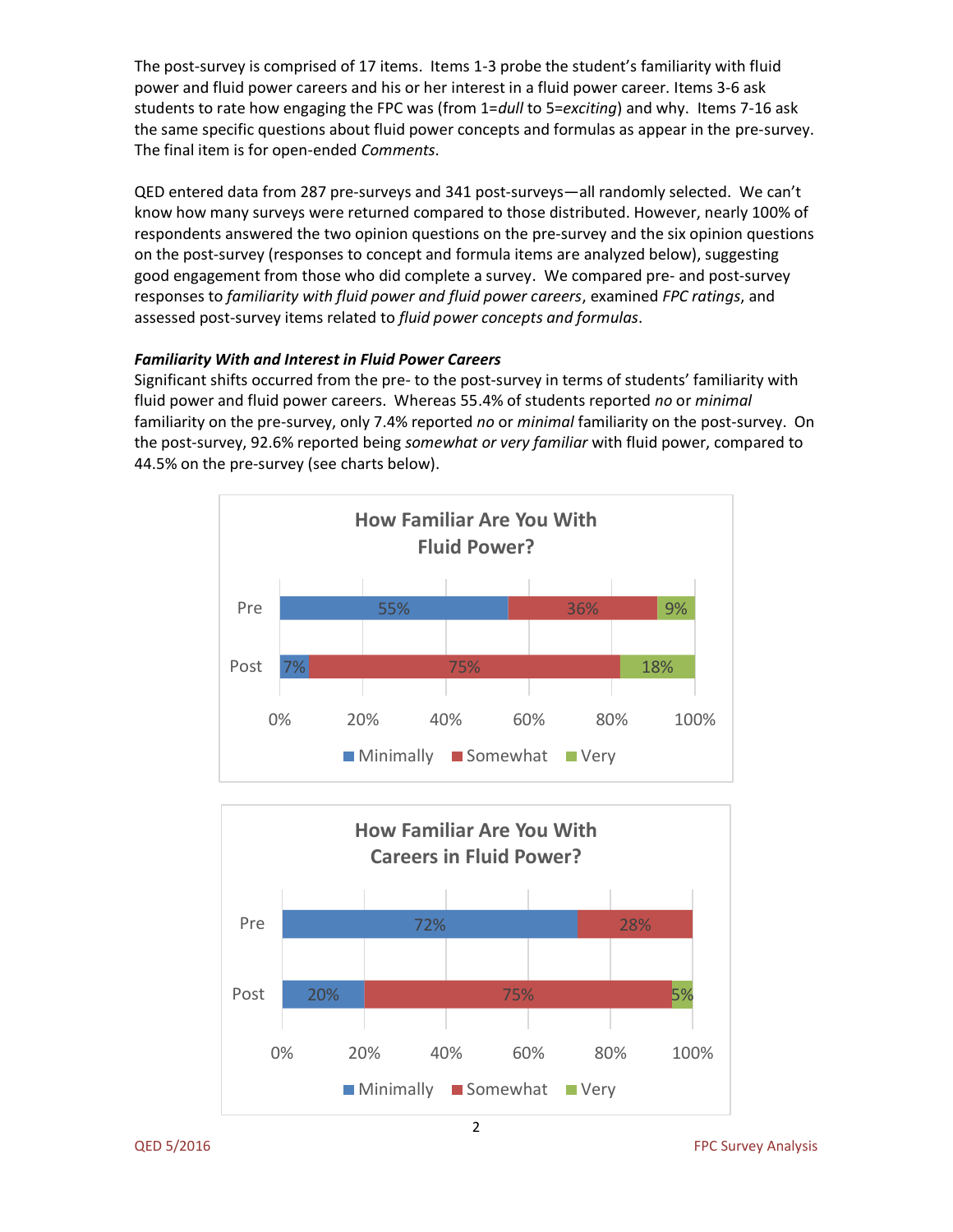Surveys showed significant shifts regarding students' familiarity with fluid power careers. On presurveys, 71.4% of students reported *no* or *minimal* familiarity, compared with 19.9% on the postsurvey. Eighty percent of post-survey respondents reported they were *somewhat* or *very* familiar with fluid power careers. *Note: both items (*fluid power *and* career familiarity*) were rated on a 5 point scale (1=Not At All; 5=Very); for these analyses, response options 1 and 2 were combined to create a* No or Minimally *variable, and 3 and 4 were combined to create a* Somewhat *variable.*

Students were split nearly evenly on the post-survey between those interested in a fluid power career (48%) and those who aren't (52%).



Interestingly, 80% of students provided a reason why, which is rare on surveys, especially among middle-schoolers. This suggests engagement with FPC and the survey itself. Reasons for interest in fluid power centered on it being interesting and exciting. Sample comments include:

- o *I am interested in how fluid power can make other things move and save more problems.*
- o *I enjoy learning new things about hydraulics and pneumatics*
- o *It's creative.*
- o *It's awesome.*
- o *I enjoy engineering.*
- o *Building things is fun.*
- o *Because I found it very fascinating how fluid power can be used to do so many things.*
- o *It's a new field with many new possibilities.*
- o *It seems like a great help for the future of America.*

The majority of comments were from those not interested in fluid power, either because they weren't good at it, they found it stressful, or they have other career goals. Representative comments include:

- o *It's a tough career.*
- o *I'm not interested in it.*
- o *I want to be a doctor.*
- o *I want to be a therapist.*
- o *I'm more for sports.*
- o *I think I would prefer a job with less stress.*
- o *Not a fit.*
- o *I am more interested in a different part of engineering.*
- o *It's a lot harder than I thought.*
- o *Boring.*
- o *I found it stressful with water everywhere.*
- o *It's very complicated and confusing.*
- o *I'm not too good at it.*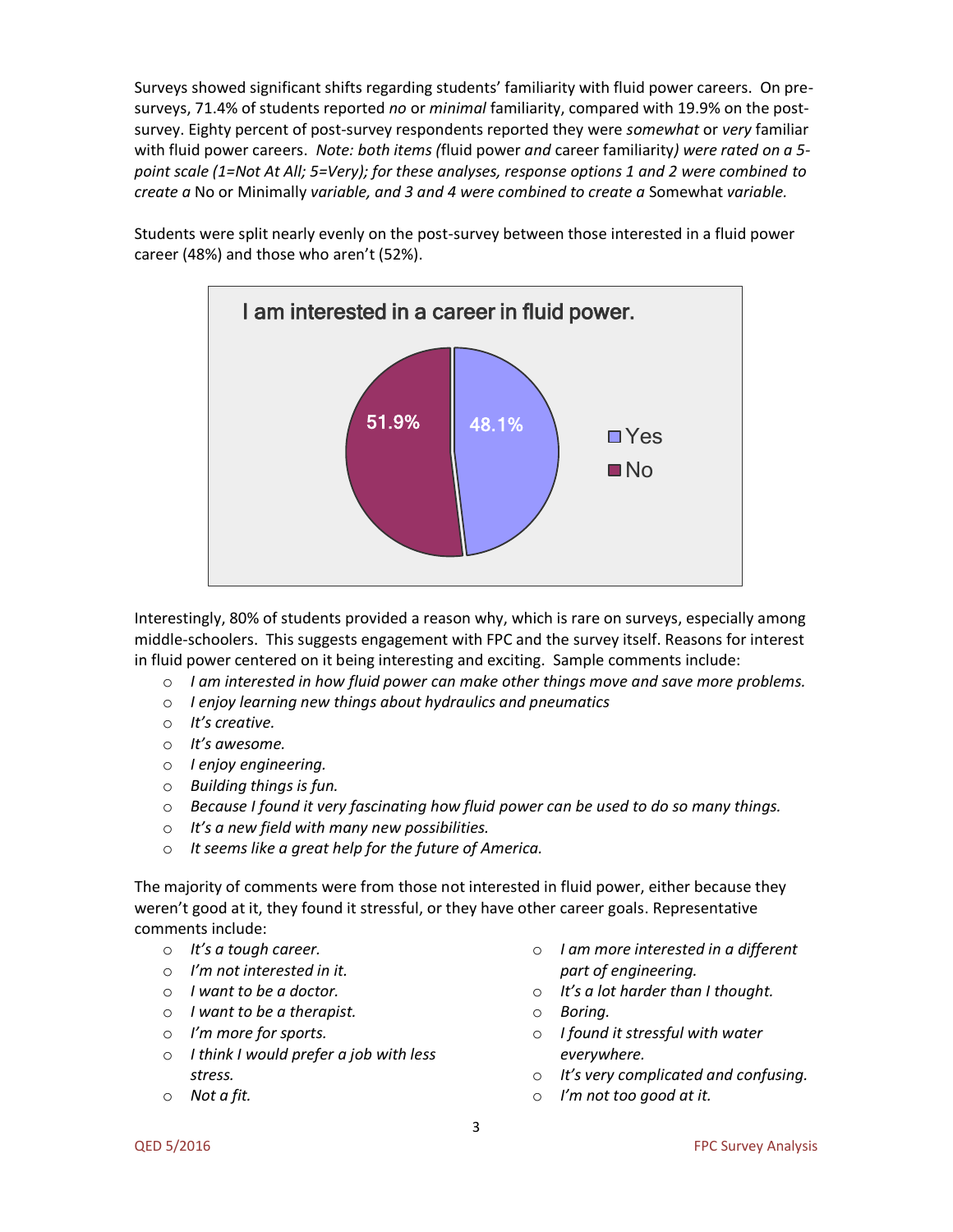### *Summary: Fluid Power Interest & Careers*

Students made significant shifts in their awareness of and interest in fluid power from the pre- to the post survey. At the post-survey, 64% felt that they knew a good deal about fluid power, compared to 9% on the pre-survey. On the post-survey, the majority of responses to the question related to awareness of fluid power careers was *Somewha*t (47%). We don't know the extent to which fluid power careers is discussed at the Workshop and Challenge days. However, since making students aware of fluid power careers is a main objective of the FPC, this is a facet of the workshop to consider strengthening.

Related to the goal of making students aware of fluid power careers, QED recommends that more questions be added to assess students' understanding of fluid power careers, including what jobs exist in the fluid power industry. This sort of item could be followed up on in the question that relates to interest in a fluid power career—what job in fluid power interests the student? Responses to these questions could suggest ways to highlight different fluid power jobs during the FPC, as well as design follow-up information and/or programs.

Half of respondents expressed an interest in a fluid power career. This item could yield more information if the response options were expanded. Currently, the only options are *Yes* or *No*. Using the same scale as prior items would help NFPA gauge the level of interest students have. If job types were delineated in the prior question, as suggested above, NFPA would get a sense about which jobs in the fluid power sector appeal to participants. Finally, although NFPA suggests that two girls be recruited to each FPC team, a gender item is not currently included on the survey. Crossing all these questions by gender would yield valuable information to NFPA and to teachers about how boys and girls experience the FPC, as well as ways to follow up the FPC event.

## *Fluid Power Challenge Ratings (Post-Survey)*

The mean rating for the FPC was 4.1 (1=Dull; 5=Exciting). The chart below shows an overwhelmingly positive response to the event, especially considering that students are 8<sup>th</sup> graders—a tough age to engage.

Ratings of the event, although predominately high, were influenced by students' interest in a fluid power career. Those who answered *Yes* regarding an interest in fluid power were moderately more likely to rate the FPC higher than those who answered *No* (r<sup>2</sup>=0.37, p=.000).

That being said, there was no correlation between a students' interest in fluid power as a career and whether the student would recommend the FPC to friends. Only 15% said they would not recommend FPC to friends, while the remaining 85% responded that they would. QED was impressed with the reasons students made the recommendations they did, samples of which are shown in the table below.



4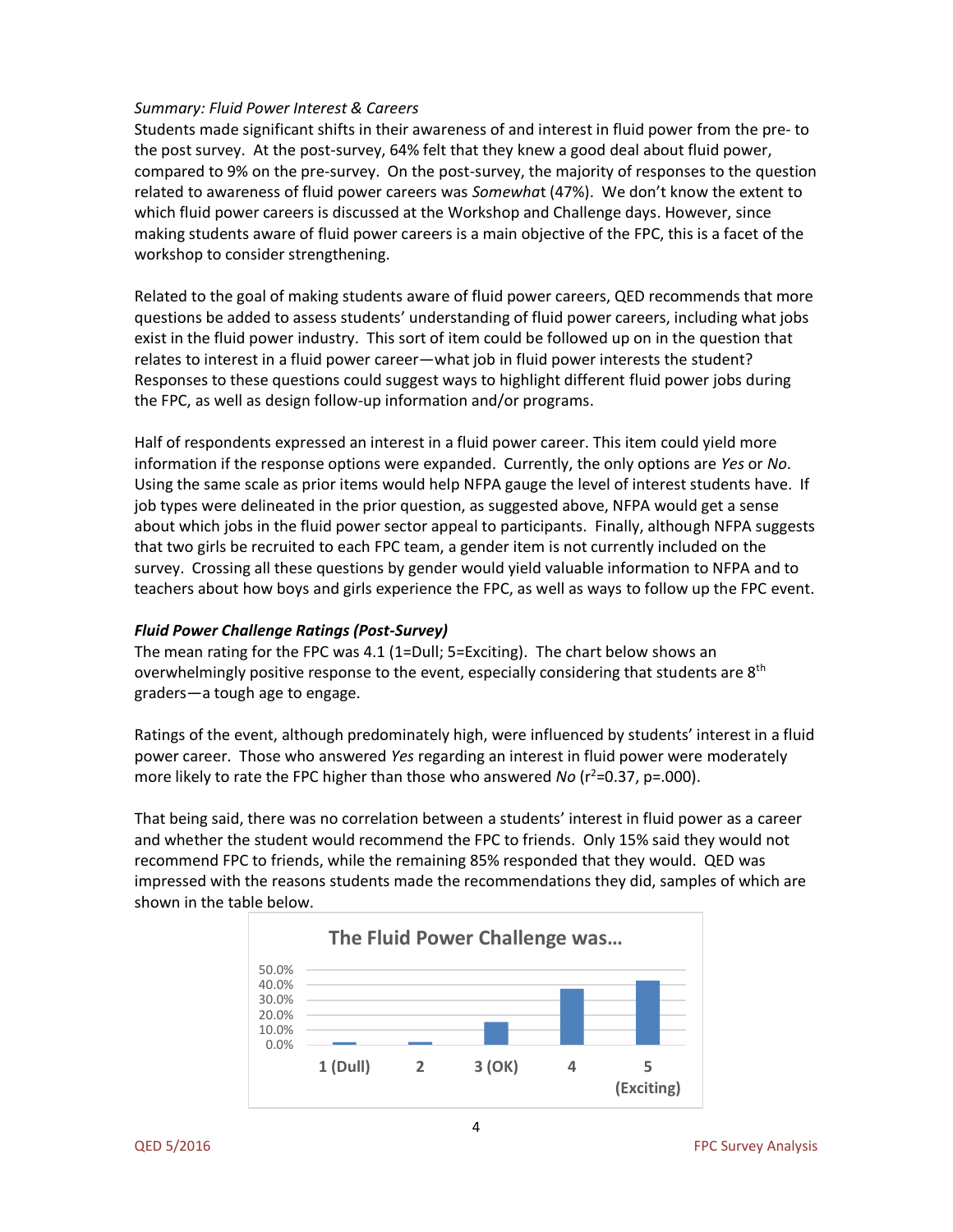When asked *What was the best thing about the FPC*, the most common answer was being able to build something, which was listed by 36% of respondents. The second-most popular answer was "teamwork" (27%). Other responses included the overall experience, designing, the challenge, and the food.

| I would recommend FPC to any student I know (Representative responses) |                                               |  |  |  |  |
|------------------------------------------------------------------------|-----------------------------------------------|--|--|--|--|
| YES (85%)                                                              | NO (15%)                                      |  |  |  |  |
| It's fun.                                                              | Not everyone would be interested.             |  |  |  |  |
| It's a great learning experience.                                      | It's not what it seems to be.                 |  |  |  |  |
| It was fun just to build with friends.                                 | They're not that good at building.            |  |  |  |  |
| It's a good opportunity.                                               | Not fun, very stressful.                      |  |  |  |  |
| Because they can learn a lot                                           | <b>Overwhelming stress</b>                    |  |  |  |  |
| So they can feel excited and get to learn a new                        | Not all students I know would be able to      |  |  |  |  |
| thing.                                                                 | handle the challenge.                         |  |  |  |  |
| It would be useful to know things like this in                         | Because some students don't like building or  |  |  |  |  |
| the real world.                                                        | can't or just don't understand.               |  |  |  |  |
| It gets you smarter.                                                   | Maturity                                      |  |  |  |  |
| It's a good science project.                                           | It takes a lot of patience.                   |  |  |  |  |
| Some might want to be an engineer in their                             | It is stressful for some people's minds. I'd  |  |  |  |  |
| future.                                                                | rather not induce pressure on them.           |  |  |  |  |
| It was a new and different experience for all of                       | Because some aren't interested in engineering |  |  |  |  |
| us, working together with others.                                      | and you need focus skills.                    |  |  |  |  |
| It teaches teamwork and problem solving                                |                                               |  |  |  |  |
| skills.                                                                |                                               |  |  |  |  |
| It makes you think differently.                                        |                                               |  |  |  |  |
| It's a challenging and innovative project that                         |                                               |  |  |  |  |
| helps you bond with your team.                                         |                                               |  |  |  |  |
| A lot of fun and expands leadership skills.                            |                                               |  |  |  |  |

The last item in the survey simply says *Comments?* Approximately one-third of respondents provided comments—a lot for  $8<sup>th</sup>$  graders. Most were extremely positive. Examples include:

- o *Something you can use to help you.*
- o *I really enjoyed working in fluid power.*
- o *It was a fun and great experience.*
- o *The fluid power challenge was fun but stressful.*
- o *Lunch was delicious.*
- o *This was a new experience for me. I never thought it could be that fun.*
- o *This was a very fun thing to do and I was happy to be a part of it.*
- o *Do it next year!*
- o *The challenge was fun and challenging and this experience will help me in the future.*
- o *This club was the most fun I ever had.*
- o *Thank you! (Several responses)*
- o *The competition was an amazing experience for students like us.*
- o *I would definitely do this again.*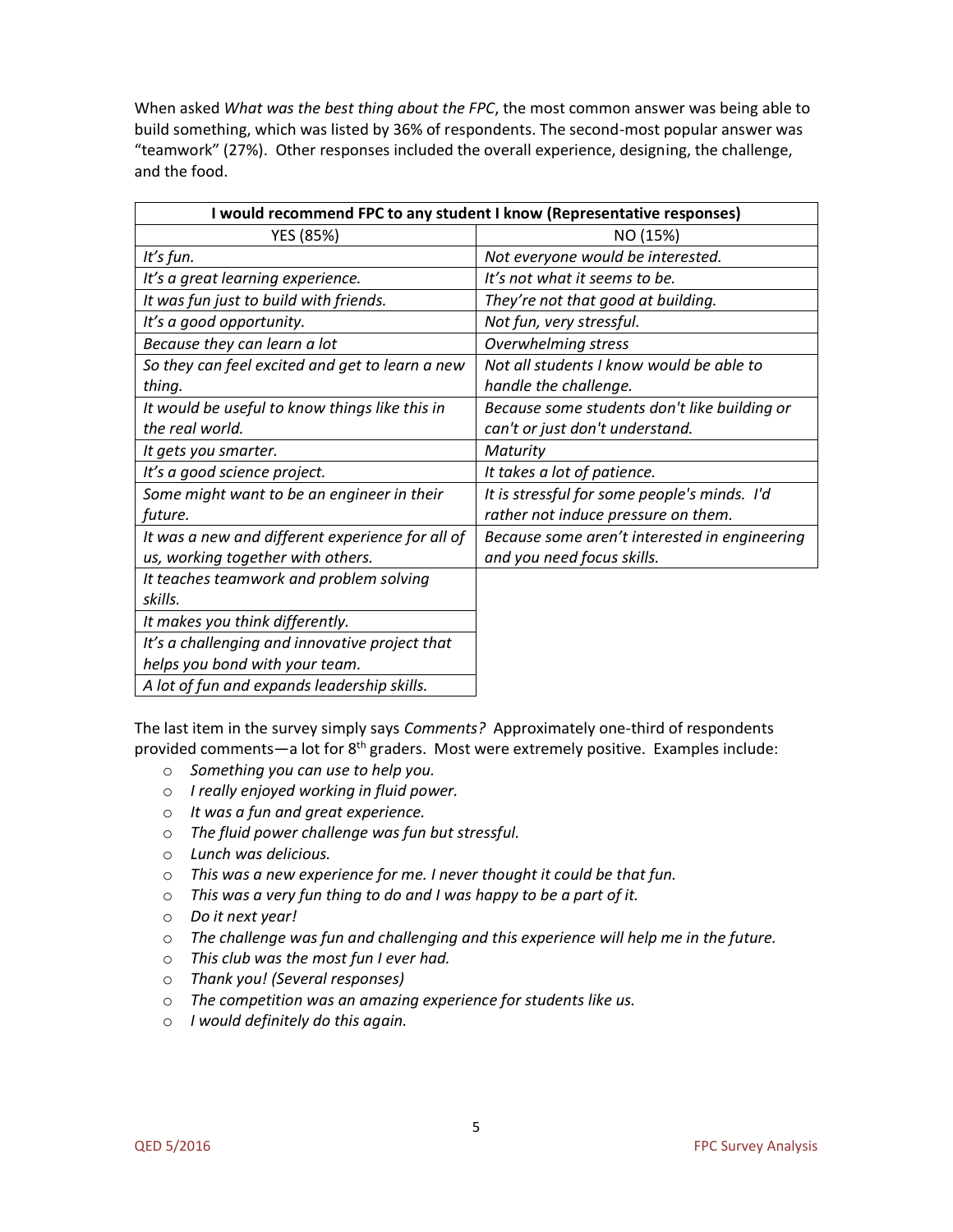Suggestions and negative comments should be noted as well:

## Understanding/Level of Challenge

- o *I kind of still don't understand all of this.*
- o *I think I failed.*
- o *lol--sorry for not knowing stuff.*
- o *Our group needed 5 minutes but we didn't have that.*
- o *Make directions more simple to understand.*
- o *I'm not good with breaking down big words (items 11-16)*
- o *A week of more time would be perfect.*
- o *Needed more of a visual.*
- o *I didn't really learn the theory behind how it all works.*

# Team Dynamics

- o *Great for team-building skills; a strong commitment to teammates is also needed. If all members are not committed, the team is only as strong as their weakest member.*
- o *There were a lot of challenges and disputes in my group.*
- o *I wish I could pick my team*

## **Other**

- o *Buy better glue! And electric drill and hammer.*
- o *You should do this for high schools too—it was an awesome experience.*
- o *More donuts, please!*

# *Summary: Fluid Power Challenge Ratings*

Student mean ratings of the FPC were 4.1/5.0. Although there was a moderate though significant correlation between a student's rating and his or her interest in a fluid power career, nearly all students rated the FPC experience highly. Students overwhelmingly would recommend the FPC to any student they know (85%) for a variety of reasons, including it was fun, they enjoyed the teamwork, and it exposes them to career opportunities. Students provided thoughtful, openended reasons for recommending and not recommending FPC to others. Those who would not recommend often commented upon the level of difficulty and team dynamics. Level of difficulty might be addressed by considering ways to diversify challenges so that students who might not be academically prepared or inclined towards engineering can still benefit.

Team dynamics ought to be addressed expressly at the Workshop and Challenge days. Leadership and teambuilding are consistently listed at the top of engineering employer and college alumni surveys, and are the subject of much engineering research. Nowadays, teamwork is commonly implemented in middle schools. It seems natural that an experience designed to expose students to fluid power careers stakes out both the content knowledge as well as interpersonal skills that need to be developed in order to be successful, including teamwork skills. Several students' experience was enhanced or diminished by their team's dynamics. It would be highly appropriate to discuss teambuilding during the event, and include at least one question on the post-survey related to what students learned about working in a team.

Overall, the FPC was rated quite highly and the extent and nature of comments suggests it was highly valued by nearly all participants.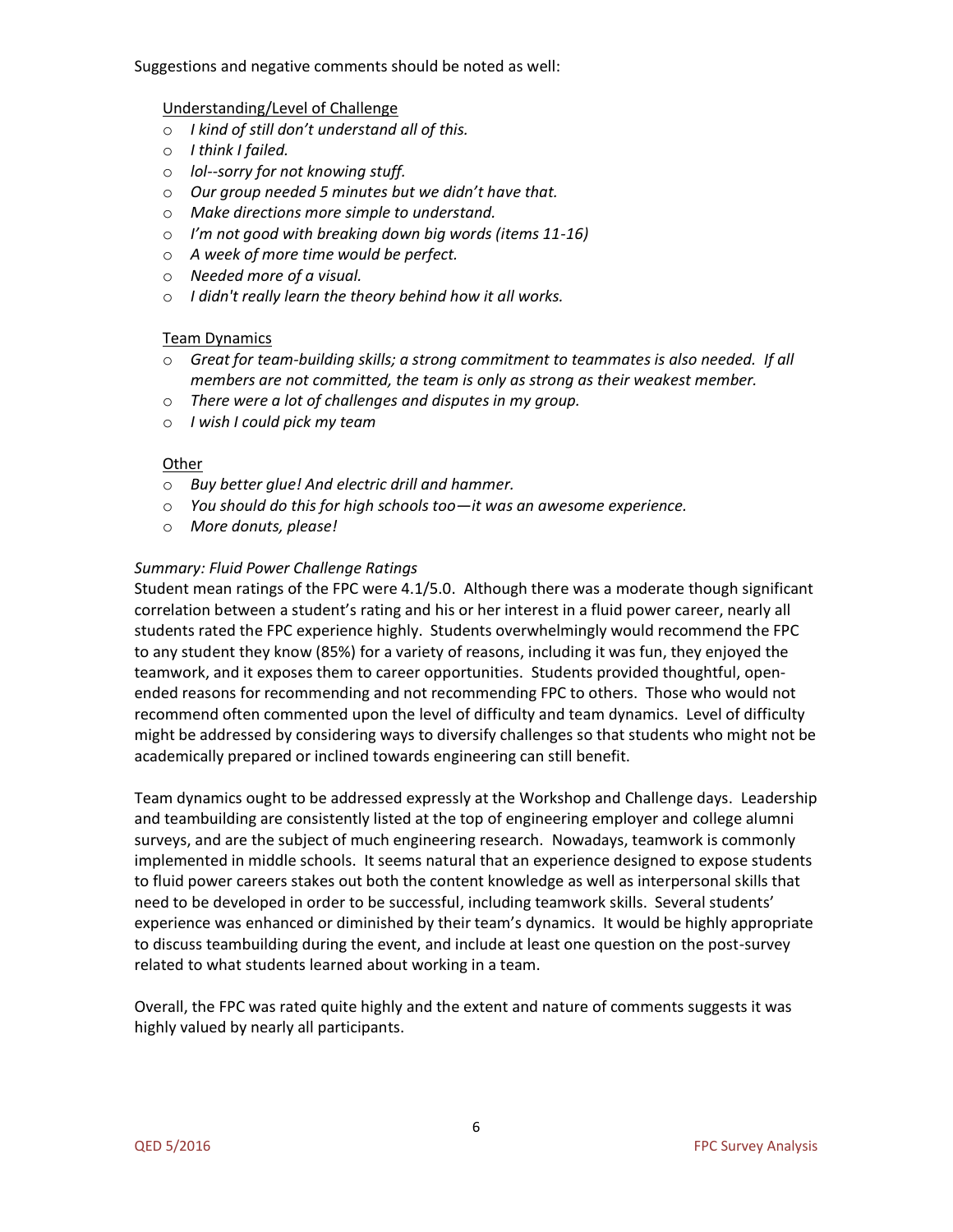### *Fluid Power Concepts & Formulas*

The pre- and post-surveys include several items that probe specific fluid power concepts and formulas. These items are quite test-like. QED assessed the proportion of correct and incorrect responses, based on NFPA-supplied answers. As per NFPA guidelines, QED was lenient in determining correct answers. If an expression was missing from a formula or a letter in the formula was wrong, we counted it as correct. In narrative answers, if words were missing or somewhat inaccurate, but the general point seemed on target, we counted it as correct. In answers with multiple possible correct responses, we gave broad latitude. The table below summarizes student responses.

The highest average letter grade equivalent students received as a group on a single item was Bfor the item that asks students the two categories into which fluid power is categorized. All other items received D's or F's, meaning that the proportion of students who answered correctly was 60% or lower. The mean summed score for all items was 24, with a range of 10 (highest score) to 40 (lowest score). Two students received a score of 10 (100% on all items). The mean number of *No Respo*nses was 22.3%, with a range of 12.3% to 40.8%. This means that roughly one-quarter to one-third of students didn't answer several items. These data suggest that the concepts and formulas tested either are not taught or are not sufficiently reinforced through the FPC.

| <b>Summary of Post-Survey Items 8-17: Fluid Power Concepts</b>        |                    |      |      |      |                      |                                    |                                             |  |
|-----------------------------------------------------------------------|--------------------|------|------|------|----------------------|------------------------------------|---------------------------------------------|--|
|                                                                       | <b>Item Scores</b> |      |      |      |                      |                                    |                                             |  |
| <b>Post-Survey Item</b>                                               | 100%               | 75%  | 50%  | 25%  | 0% or No<br>Response | <b>Mean</b><br>%<br><b>Correct</b> | <b>Letter</b><br><b>Grade</b><br>Equivalent |  |
| 7. FP is broken into what<br>2 major categories?                      | 76.8*              |      | 6.3  |      | 16.9                 | 71%                                | $B -$                                       |  |
| 8. List 4 advantages of FP                                            | 36.5               | 12.1 | 14.3 | 9.1  | 28.0                 | 50.5%                              | F                                           |  |
| 9. Hydraulic power<br>systems transfer power<br>through what medium?  | 64.3               |      |      |      | 35.7                 | 60.7%                              | D                                           |  |
| 10. Pneumatic power<br>systems transfer power<br>through what medium? | 59.6               |      |      |      | 40.4                 | 58.1%                              | $D-$                                        |  |
| 11. List 4 examples of a<br>hydraulic fluid power<br>system.          | 25.7               | 10.7 | 10.1 | 11.4 | 42.0                 | 37.5%                              | F                                           |  |
| 12. List 4 examples of a<br>pneumatic fluid power<br>system.          | 17.6               | 6.0  | 6.0  | 14.2 | 56.3                 | 26.7%                              | F                                           |  |
| 13. Viscosity measures ?                                              | 36.4               |      |      |      | 63.6                 | 33.7%                              | $\digamma$                                  |  |
| 14. Volume of a cylinder<br>is measured by what<br>formula?           | 45.2               |      |      |      | 54.8                 | 43.0%                              | $\mathcal{F}$                               |  |
| 15. What is the formula<br>to calculate pressure?                     | 15.3               |      |      |      | 84.7%                | 14.7%                              | $\sqrt{F}$                                  |  |
| 16. What is mechanical<br>advantage?                                  | 4.4                |      | 15.1 |      | 80.4                 | 11.1%                              | $\mathcal{F}$                               |  |

\*Percent of students who received this score on this item.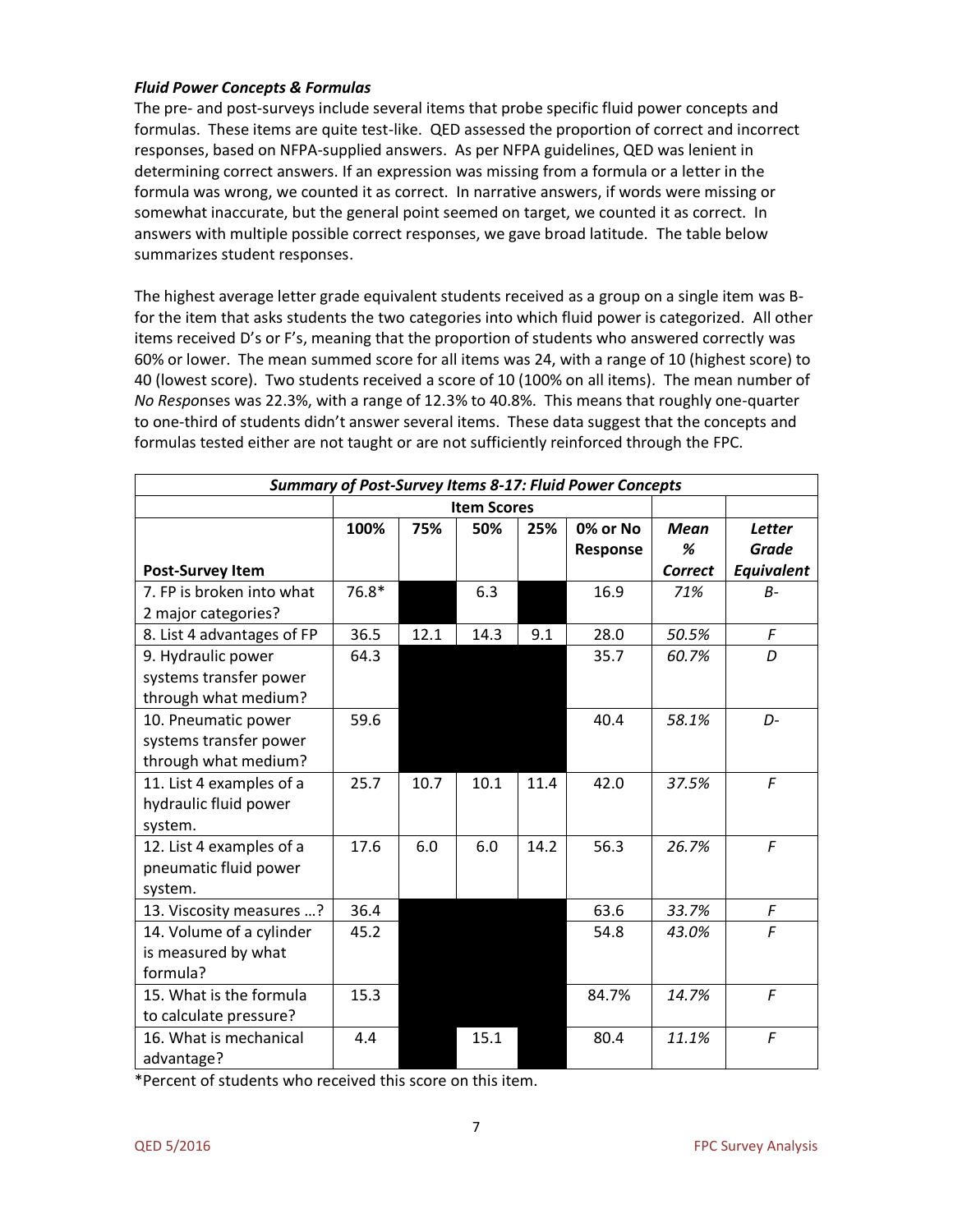Low scores on the post-survey concept items did not affect students' interest in fluid power, fluid power careers, or their ratings of the FPC. Correlations among these items are near zero, which is a positive finding.

### *Summary: Fluid Power Concepts & Formulas*

The proportion of students who could answer items correctly related to fluid power concepts and formulas ranged from 4% to 77% per item, with a mean of 34%. Most students understood the two categories that fluid power is broken into. However, few could answer the other nine questions about fluid power applications, cite formulas, or provide definitions to key concepts. The modal response to six of the nine items was *0% Correct or No Response*.

QED wonders about the extent to which post-test items 7-16 align with the FPC goals? If the program is designed primarily to assess students' understanding of fluid power concepts, then the weight given to these items on the post-test is understandable. Yet, if depth of understanding is a goal, then results suggest that the goal is not being met. On the other hand, if the primary focus of FPC is to raise awareness of fluid power and fluid power careers, the heavy emphasis on concepts and formulas might be misplaced. Moreover, considering the profile of responses, it appears that students can succeed in the challenge without understanding the concepts tested. Again, this raises the question about the relevance and value of these survey items.

### *Conclusions*

Students' survey responses suggest that the Fluid Power Challenge (FPC) is successful in its primary goals of heightening students' awareness of fluid power and fluid power careers, and sparking their interest in pursuing a career in fluid power. Surveys show dramatic shifts in students' self-reported knowledge of fluid power, moving from *Not At All/Minimally* at pre-survey to *Somewhat* and *Very* in the post-survey. There are also significant shifts related to their selfreported knowledge of fluid power careers, with responses shifting from *Not At All/Minimally* at the pre-survey to *Somewhat* in the post-survey. Students were split in the post-survey fairly evenly between those who are and who are not interested in a career in fluid power; however, comments suggest that several students were alerted to fluid power as a possible career.

Ratings of FPC were uniformly high, averaging 4.1/5.0 (1=Dull; 5=Exciting). The most often cited *best things about the FPC* was getting to build things and teamwork. Students found the FPC exciting, fun, and engaging. Eighty-five percent (85%) would recommend the FPC to "any student I know." Students provided thoughtful responses regarding why they would or would not recommend FPC. Whether students would recommend FPC to others was not based on their own interest in fluid power as a career.

Clearly, as an introductory experience to fluid power (and, for many, engineering), the experience is positive, engaging, and probably indelible. QED has conducted research that suggests a single school-related experience related to engineering can cause a student to want to study engineering after high school, even if that experience takes place in elementary or middle school. FPC is likely such an experience for some or many students.

Items related to fluid power concepts and formulas on both the pre- and post-survey serve questionable value. Conceivably, they could determine the efficacy of online lesson plans that NFPA offers in conjunction with FPC; however, surveys do not indicate whether students have had that or any other exposure. Therefore, results are not interpretable. These items on the postsurvey are rarely answered correctly. Nor does answering them correctly seem to influence teams' success in the FPC.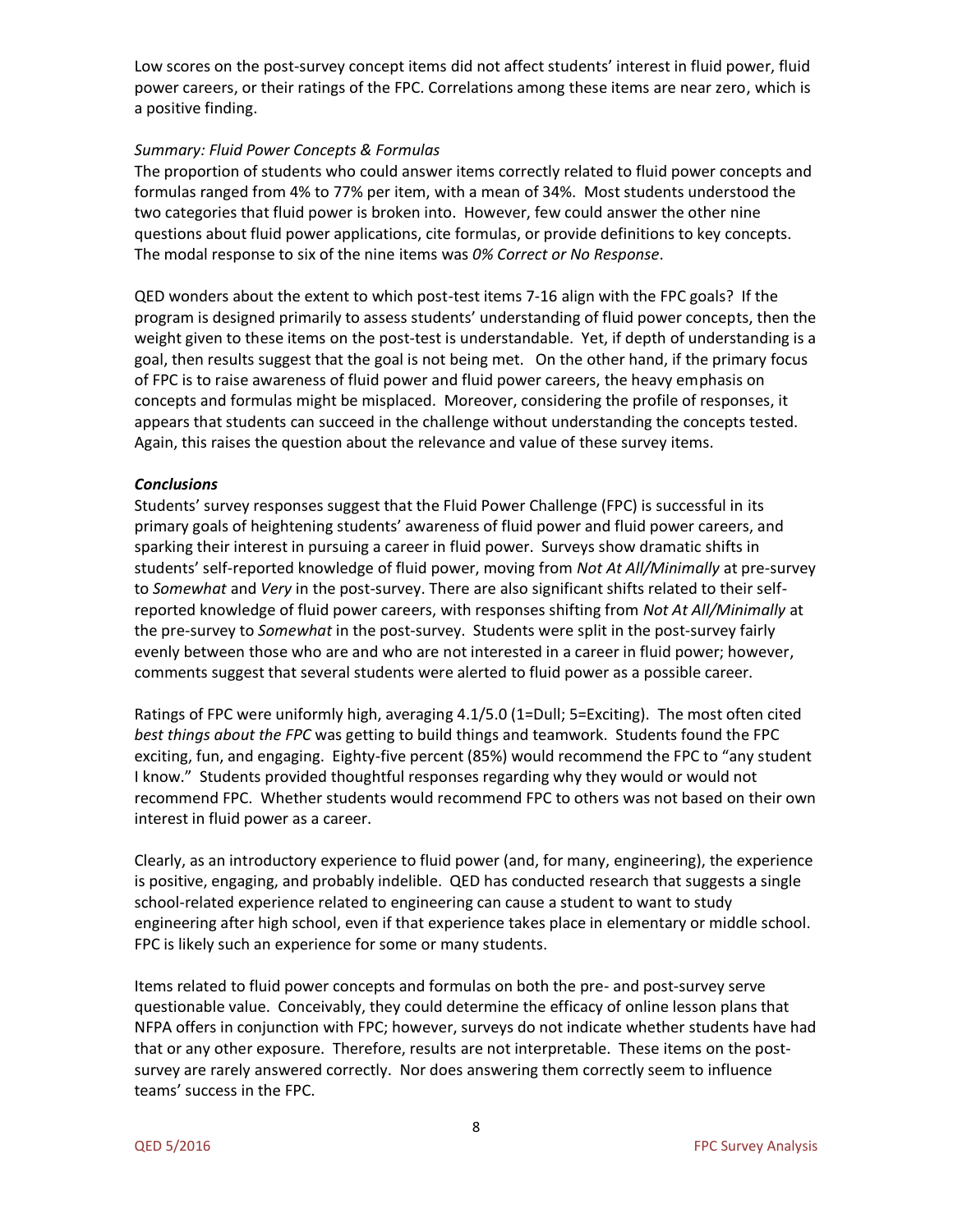The first item on the pre- and post-survey is *How familiar are you with fluid power?* QED asks NFPA what the organization/industry would want 8<sup>th</sup> graders to know about fluid power that might motivate them to explore it further in the immediate or long-term future? How specific must content knowledge about fluid power be in order for  $8<sup>th</sup>$  graders to have the sense that they understand fluid power basics? Fluid power concepts currently found on the post-survey that are critical for success in the FPC should be covered at some length in the Workshop and reinforced at the Challenge. Overall, we urge NFPA to reflect on what *familiarity with fluid power* means in the specific context of FPC, and rethink the fluid power concepts and formula items on both the preand post-surveys.

The FPC seems to be successful in its primary goals to expose students' fluid power and fluid power careers, and spark interest in the field. On post-surveys, students report significantly increased familiarity with fluid power and with fluid power careers, and about half express an interest in pursuing fluid power professionally. QED's analysis suggests ways to strengthen this already-successful program in order to improve outcomes and support student's newfound interest in the fluid power industry.

### *Recommendations*

- 1. The survey length is good. Students who started the survey tended to finish it. Many who stopped answering the concept and formula questions nevertheless provided a summary comment. Open-ended comments were thoughtful. Currently surveys are not matched by student pre vs. post. This is fine. Meaningful results can be obtained by a thoughtful cross-sectional analysis without inserting complicated logistics required to match pre- and post-surveys. The value of survey analysis will be enhanced if certain demographic items are included (see Recommendation #3).
- 2. If possible, arrange to administer the pre- and post-surveys online. Most schools now have the capacity to do this. Administering surveys online facilitates speedy summary of results, yielding insights about how to improve the program quickly. If NFPA moves to distribute the survey online, include protections against spamming, either by using a password or having students complete the survey on-site and deleting any surveys not completed on the day and time they were administered.
- 3. Consider adding at least one demographic item to the pre/post surveys having to do with gender. Other demographic items (e.g., familiarity with engineering, expected grade in math, desire to attend college) can provide information that would enable NFPA to better assess and address the needs of a range of students.
- 4. Ensure that each survey item aligns directly with the primary goals of the FPC. Expand on items related to interest and careers in fluid power. We recommend omitting most concept and formula items, except for those students must understand in order to be successful in the FPC or that NFPA determines are fundamental to a basic understanding of fluid power. Concepts and formulas included should be explicitly taught in the Workshop and reinforced on Challenge Day.
- 5. Extend response options on the item, *I am interested in a career in fluid power* to a 1-5 scale. Doing so will provide more information about the level of students' interest and yield valuable information when crossed with other items.